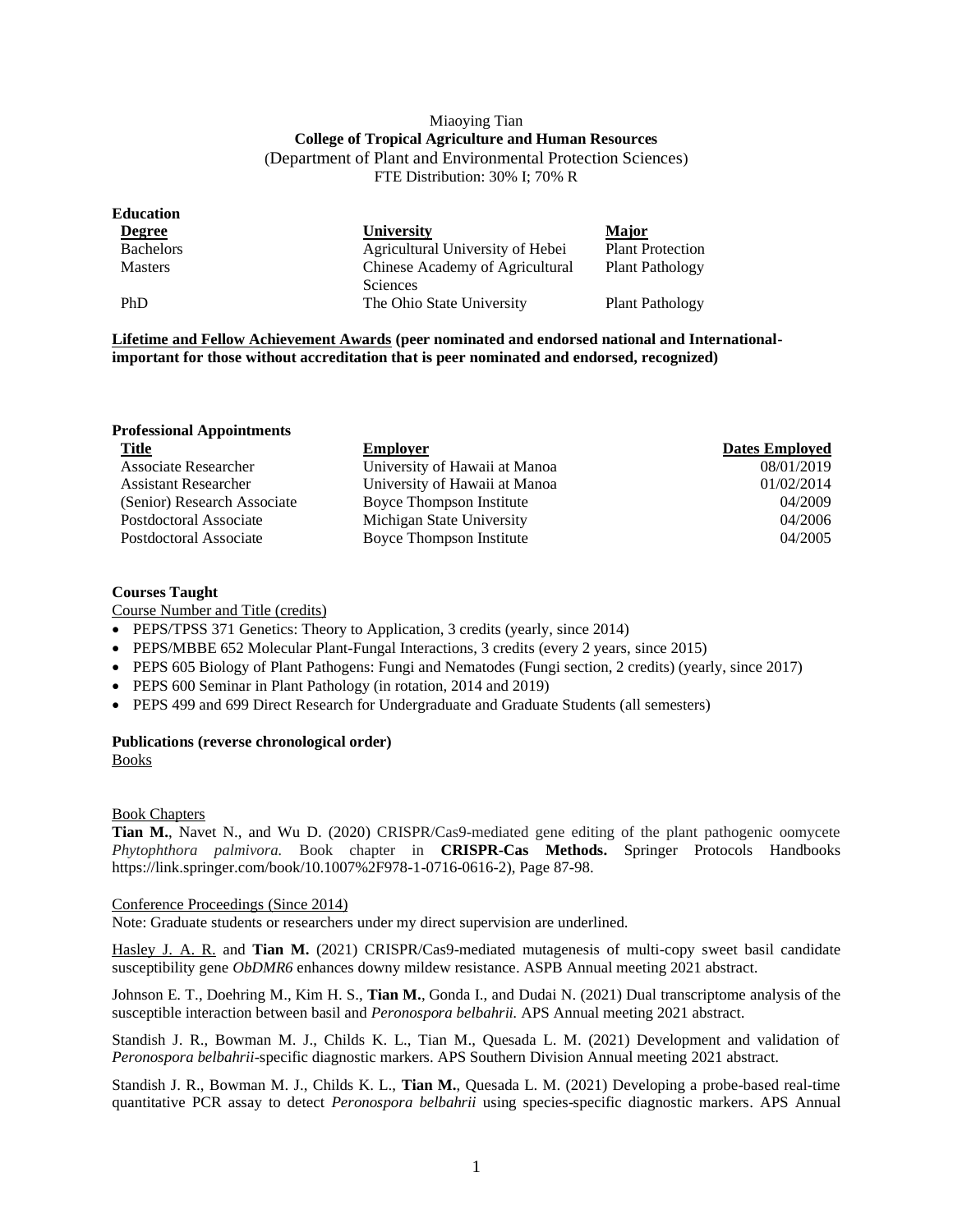meeting 2021 abstract.

Standish J. R., Purayannur, S., Bowman M., Childs K. L., **Tian M.**, Quesada L. M. (2020) Predicting the *Peronospora belbahrii* secretome for in silico identification of effector proteins. (Abstr.) Phytopathology 110: S1.18. <https://doi.org/10.1094/PHYTO-110-7-S1.1>

Standish J. R., Bowman M. J., Childs K. L., **Tian M.**, Quesada-Ocampo L. M. (2020) Utilizing comparative genomics to develop species-specific diagnostic markers for basil downy mildew. (Abstr.) Phytopathology 110: S2.1. https://doi.org/10.1094/PHYTO-110-12-S2.59

Johnson E. T., Quesada-Ocampo L., Bowman M., Childs K., **Tian M.** (2020) Differential expression of genes encoding sugar transporters in the basil pathogen *Peronospora belbahrii*. (Abstr.) Phytopathology 110: S2.1. https://doi.org/10.1094/PHYTO-110-12-S2.72

Navet N., **Tian M.** (2019) Targeted mutagenesis of basil candidate susceptibility gene DMR1 using CRISPR/Cas9**.**  (Abstr.) Phytopathology 109: S2.22.<https://doi.org/10.1094/PHYTO-109-10-S2.1>

Cai Z., Navet N., Uchida J., and **Tian M.** (2018) A host-specific RxLR effector of *Phytophthora palmivora* contributes to virulence on cacao. (Abstr.) Phytopathology 109: S2.58. https://doi.org/10.1094/PHYTO-108-12-S2.1

**Tian M.**, Gumtow R., Navet N., Wu D., Schornack S. and Uchida J. (2017) Dissecting the pathogenicity mechanisms of *Phytophthora palmivora*. (Abstr.) Phytopathology 107: S5.25

Wu D., Win J., Shao D., and **Tian M.** (2015) Dissecting the molecular basis of basil *Peronospora belbahrii* interactions. (Abstr.) Phytopathology 105(Suppl. 4): S4.150

## Refereed Journal Publications

Notes: Corresponding author suggests the project leadership of the study and contribution to all aspects, including concept development, supervision, manuscript writing and editing; Graduate students or researchers under M. Tian's direct supervision are underlined.

35. Hasley J. A. R., Navet N., **Tian M.\*** (2021) CRISPR/Cas9-mediated mutagenesis of sweet basil candidate susceptibility gene *ObDMR6* enhances downy mildew resistance. PLoS One,16(6): e0253245. doi: 10.1371/journal.pone.0253245. **(\*Corresponding author)**

34. Navet N. and **Tian M.\*** (2020) Efficient targeted mutagenesis in allotetraploid sweet basil by CRISPR/Cas9. *Plant Direct*, 4(6): e00233. **(\*Corresponding author)**

33. Navet N. and **Tian M.**\* (2020) *Agrobacterium*-mediated transformation of sweet basil (*Ocimum basilicum*) *Bioprotocol*, 10(22): e3828. (**\*Corresponding author)**

32. Pettongkhao S., Navet N., Schornack S., **Tian M.**\*, Churngchow N\* (2020). A secreted protein of 15 kDa plays an important role in *Phytophthora palmivora* development and pathogenicity. Scientific Reports, 10: 2319 (\***Corresponding author**)

31. Shao D. and **Tian M.\*** (2018) A qPCR approach to quantify the growth of basil downy mildew pathogen *Peronospora belbahrii* during infection. *Current Plant Biology*, 15:2-7. (\***Corresponding author**)

30. Gumtow R., Wu D., Uchida J. and **Tian M.\*** (2018) A *Phytophthora palmivora* extracellular cystatin-like protease inhibitor targets papain to contribute to virulence on papaya. *Molecular Plant-Microbe Interactions*, 31(3):363-373. (\***Corresponding author**) (Cover page article)

29. Mishra S., Wang K. H., Sipes B. S. and **Tian M.** (2018) Induction of host-plant resistance in cucumber by vermicompost tea against root-knot nematode. *Nematropica*, 48(2):164-171.

28. Ekchaweng K., Evangelisti E., Schornack S., **Tian M.\*** and Churngchow N\*. (2017) [The plant defense and](https://www.ncbi.nlm.nih.gov/pubmed/28459807)  [pathogen counterdefense mediated by](https://www.ncbi.nlm.nih.gov/pubmed/28459807) *Hevea brasiliensis* serine protease HbSPA and *Phytophthora palmivora* [extracellular protease inhibitor PpEPI10.](https://www.ncbi.nlm.nih.gov/pubmed/28459807) *PLoS One*, 12(5):e0175795. (\***Corresponding author**)

27. Mishra S., Wang K. H., Sipes B. S. and **Tian M.** (2017) Suppression of root-knot nematode by vermicompost tea prepared from different curing ages of vermicompost. *Plant Disease*, 101(5): 734-737.

26. Wu D., Navet N., Liu Y., Uchida J. and **Tian M**\*. (2016) Establishment of a simple and efficient *Agrobacterium*mediated transformation system for *Phytophthora palmivora. BMC Microbiology,* 16:204 **(\*Corresponding author)**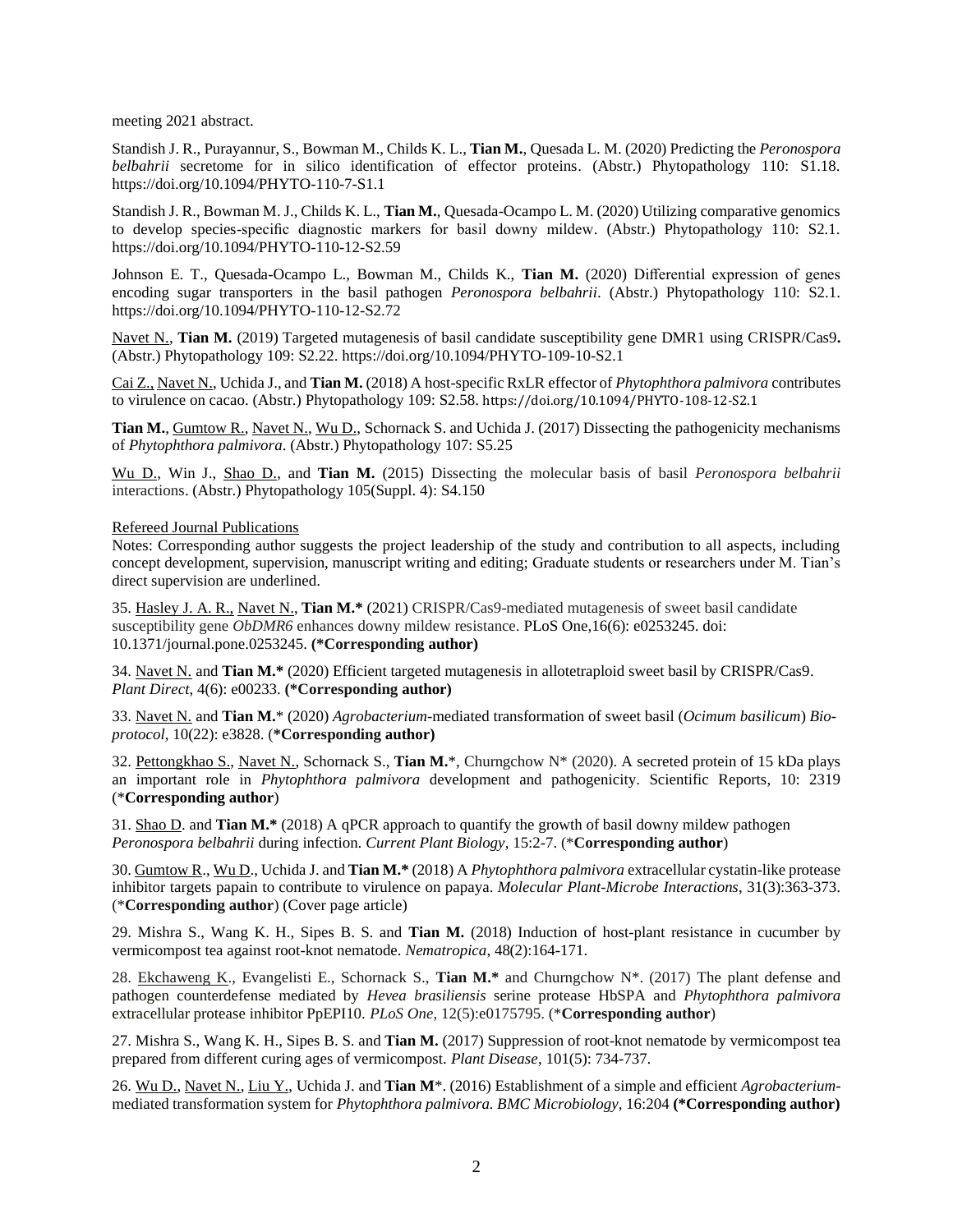25. Khunjan U., Ekchaweng K., Panrat T., **Tian M.**, and Churngchow N. (2016) Molecular cloning of HbPR-1 gene from rubber tree, expression of HbPR-1 gene in *Nicotiana benthamiana* and its inhibition of *Phytophthora palmivora*. *PLoS One*, 11(6): e0157591.

24. Klessig D. F., **Tian M.,** and Choi H. W. (2016) Multiple targets of salicylic acid and its derivatives in plants and animals. *Front Immunol.* 7:206.

23. Choi H. W., Manohar M., Manosalva P., **Tian M.**, Moreau M., and Klessig D. F. (2016) Activation of plant innate immunity by extracellular high mobility group box 3 and its inhibition by salicylic acid. *PLoS Pathogens*, 12(3): e1005518.

22. Choi H. W.\*, **Tian M.**\*, Manohar M., Harraz M. M., Park S. W., Schroeder F. C., Snyder S. H., and Klessig D. F. (2015) Human GAPDH is a target of aspirin's primary metabolite salicylic acid and its derivatives. *PLoS One*, 10(11): e0143447. (**\*Co-first author**)

21. Choi H. W., **Tian M.**, Song F., Venereau E., Preti A., Park S. W., Hamilton K., Swapna G. V., Manohar M., Moreau M., Agresti A., Gorzanelli A., De Marchis F., Wang H., Antonyak M., Micikas R. J., Gentile D. R., Cerione R. A., Schroeder F. C., Montelione G. T., Bianchi M. E., and Klessig D. F. (2015) [Aspirin's active metabolite salicylic](http://www.ncbi.nlm.nih.gov/pubmed/26101955)  [acid targets high mobility group box 1 to modulate inflammatory responses.](http://www.ncbi.nlm.nih.gov/pubmed/26101955) *Mol. Med.* 18(21):526-35.

20. Manohar M.\*, **Tian M.\***, Moreau M.\*, Park, S. W., Choi H. W., Fei Z., Friso G., Asif M., Manosalva P., von Dahl C. C., Shi K., Ma S., Dinesh-Kumar S. P., O'Doherty I., Schroeder F. C., van Wijk K. J. and Klessig D. F. (2015) Identification of multiple salicylic acid-binding proteins using two high throughout screens. *Frontiers in Plant Science*, 5:777. (**\*Co-first author**)

19. **Tian M.**, Sasvari Z., Gonzalez P., Friso G., Rowland E., Liu X., van Wijk K. J., Nagy P. D. and Klessig D. F. (2015) Salicylic acid inhibits the replication of Tomato Bushy Stunt Virus by directly targeting a host component in the replication complex. *Molecular Plant-Microbe Interactions*, 28(4):379-86. (Highlighted in MPMI as *MPMI* Editor's Pick, April 2015)

18. [Liao Y](http://www.ncbi.nlm.nih.gov/pubmed?term=Liao%20Y%5BAuthor%5D&cauthor=true&cauthor_uid=25365924)**.**, **[Tian M.](http://www.ncbi.nlm.nih.gov/pubmed?term=Tian%20M%5BAuthor%5D&cauthor=true&cauthor_uid=25365924)**, [Zhang H.](http://www.ncbi.nlm.nih.gov/pubmed?term=Zhang%20H%5BAuthor%5D&cauthor=true&cauthor_uid=25365924), [Li X.](http://www.ncbi.nlm.nih.gov/pubmed?term=Li%20X%5BAuthor%5D&cauthor=true&cauthor_uid=25365924), [Wang Y.,](http://www.ncbi.nlm.nih.gov/pubmed?term=Wang%20Y%5BAuthor%5D&cauthor=true&cauthor_uid=25365924) [Xia X.](http://www.ncbi.nlm.nih.gov/pubmed?term=Xia%20X%5BAuthor%5D&cauthor=true&cauthor_uid=25365924), [Zhou J.](http://www.ncbi.nlm.nih.gov/pubmed?term=Zhou%20J%5BAuthor%5D&cauthor=true&cauthor_uid=25365924), [Zhou Y.](http://www.ncbi.nlm.nih.gov/pubmed?term=Zhou%20Y%5BAuthor%5D&cauthor=true&cauthor_uid=25365924), [Yu J.](http://www.ncbi.nlm.nih.gov/pubmed?term=Yu%20J%5BAuthor%5D&cauthor=true&cauthor_uid=25365924), [Shi K.](http://www.ncbi.nlm.nih.gov/pubmed?term=Shi%20K%5BAuthor%5D&cauthor=true&cauthor_uid=25365924), and [Klessig D. F.](http://www.ncbi.nlm.nih.gov/pubmed?term=Klessig%20DF%5BAuthor%5D&cauthor=true&cauthor_uid=25365924) (2015) Salicylic acid binding of mitochondrial alpha-ketoglutarate dehydrogenase E2 affects mitochondrial oxidative phosphorylation and electron transport chain components and plays a role in basal defense against tobacco mosaic virus in tomato. *New Phytologist*, 205(3):1296-1307.

17. Dong S., Stam R., Cano L. M., Song J., Sklenar J., Yoshida K., Bozkurt T. O., Oliva R., Liu Z., **Tian M.,** Win J., Banfield M. J., Jones A. M. E., van der Hoorn R. A. L. and Kamoun S. (2014) Effector specialization in a lineage of the Irish potato famine pathogen. *Science*, 343(6170):552-5.

16[. Moreau M.](http://www.ncbi.nlm.nih.gov/pubmed?term=Moreau%20M%5BAuthor%5D&cauthor=true&cauthor_uid=24004003)[, Westlake T.](http://www.ncbi.nlm.nih.gov/pubmed?term=Westlake%20T%5BAuthor%5D&cauthor=true&cauthor_uid=24004003)[, Zampogna G.](http://www.ncbi.nlm.nih.gov/pubmed?term=Zampogna%20G%5BAuthor%5D&cauthor=true&cauthor_uid=24004003)[, Popescu G.](http://www.ncbi.nlm.nih.gov/pubmed?term=Popescu%20G%5BAuthor%5D&cauthor=true&cauthor_uid=24004003), **[Tian M](http://www.ncbi.nlm.nih.gov/pubmed?term=Tian%20M%5BAuthor%5D&cauthor=true&cauthor_uid=24004003)**.[, Noutsos C.](http://www.ncbi.nlm.nih.gov/pubmed?term=Noutsos%20C%5BAuthor%5D&cauthor=true&cauthor_uid=24004003), an[d Popescu S.](http://www.ncbi.nlm.nih.gov/pubmed?term=Popescu%20S%5BAuthor%5D&cauthor=true&cauthor_uid=24004003) (2013) The Arabidopsis oligopeptidases TOP1 and TOP2 are salicylic acid targets that modulate SA-mediated signaling and the immune response. *[Plant Journal](http://www.ncbi.nlm.nih.gov/pubmed/24004003)*, 76(4):603-614.

15. **Tian M.,** von Dahl C. C., Liu P. P., Friso G., van Wijk K. J., and Klessig D. F. (2012) The combined use of photoaffinity labeling and surface plasmon resonance-based technology identifies multiple salicylic acid-binding proteins. *Plant Journal*, 72(6):1027-1038.

14. Porter K., Shimono M., **Tian M.**, and Day B. (2012) Arabidopsis actin-depolymerizing factor-4 links pathogen perception, defense activation and transcription to cytoskeletal dynamics. *PLoS Pathogens*, 8(11):e1003006.

13. Moreau M.\*, **Tian M.\***, and Klessig D. F. (2012) Salicylic acid binds NPR3 and NPR4 to regulate NPR1 dependent defense responses. *Cell Research*, 22(12):1631-1633. (**\*Co-first author**)

12. **Tian M.**, Win J., Savory E., Burkhardt A., Held M., Brandizzi F., and Day B. (2011) 454 genome sequencing of *Pseudoperonospora cubensis* reveals effector proteins with a QXLR translocation motif. *Molecular Plant-Microbe Interactions*, 24(5):543-553. (Top 10 paper of MPMI in 2011)

11. Chinnapun D., **Tian M.**, Day B., and Churngchow N. (2009) Inhibition of a *Hevea brasilensis* protease by a Kazallike serine protease inhibitor from *Phytophthora palmivora*. *Physiological and Molecular Plant Pathology*, 74:27-33.

10. **Tian M.**, Chaudhry F., Ruzicka D. R., Meagher R. B., Staiger C. J., and Day B. (2009) *Arabidopsis* actin depolymerizing factor AtADF4 mediates defense signal transduction triggered by the *Pseudomonas syringae* effector AvrPphB. *Plant Physiology*, 150(2):815-824.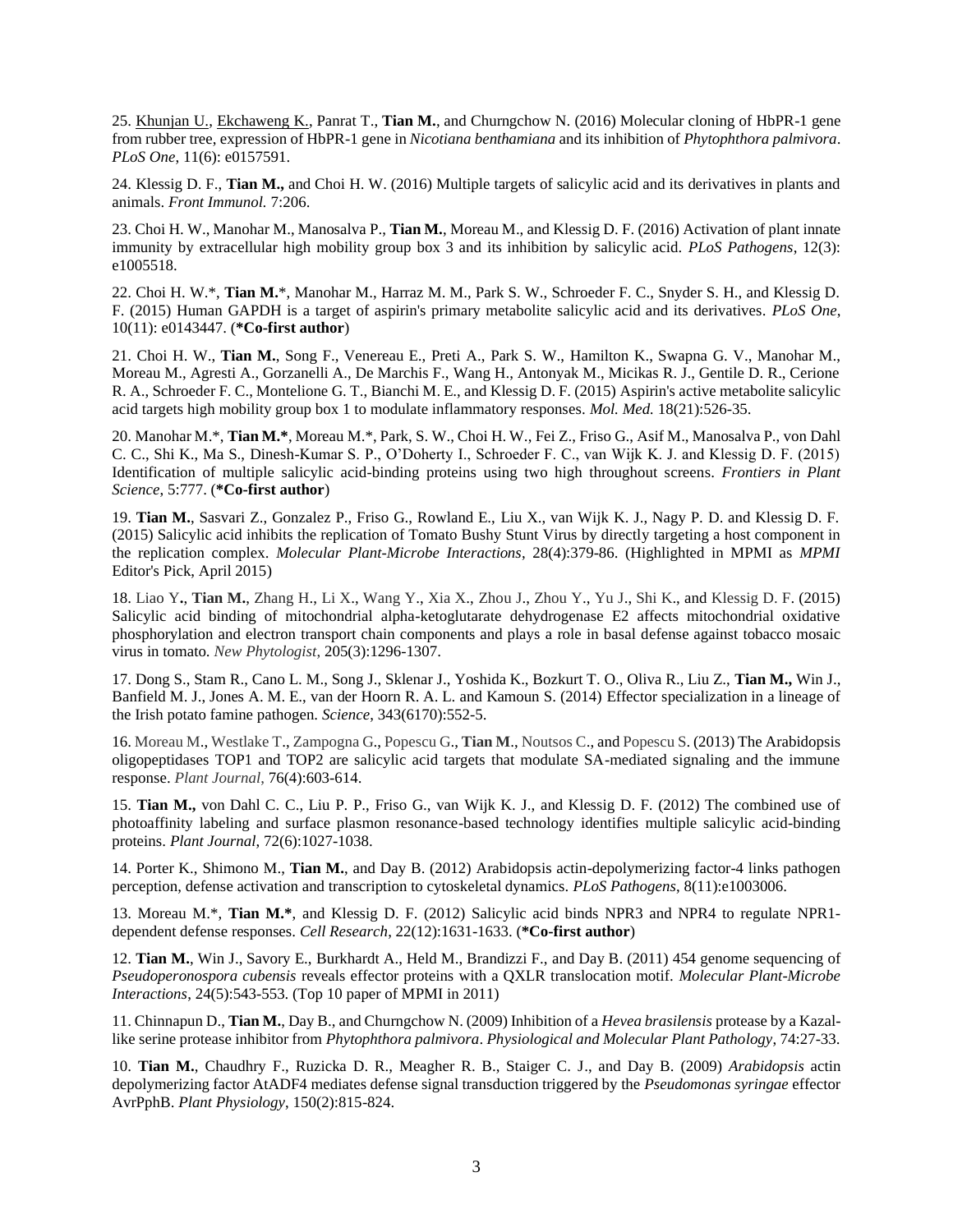9. Song J., Win J., **Tian M.**, Schornack S., Kaschani F., Ilyas M., van der Hoorn R., and Kamoun S. (2009) Apoplastic effectors secreted by two unrelated eukaryotic plant pathogens target the tomato defense protease Rcr3. *Proc. Natl. Acad. Sci. U.S.A*, 106(5):1654-1659.

8. Zhou F., Mosher S., **Tian M.**, Sassi G., Parker J., and Klessig D. F. (2008) The Arabidopsis gain-of-function mutant ssi4 requires RAR1 and SGT1b differently for defense activation and morphological alterations. *Molecular Plant-Microbe Interactions*, 21(1):40-49.

7. **Tian M**., Win J., Song J., van der Hoorn R., van der Knaap E., and Kamoun S. (2007) A *Phytophthora infestans* cystatin-like protein targets a novel tomato papain-like apoplastic protease. *Plant Physiology*, 143:364-377.

6. **Tian M**., and Day B. (2006) Domain switching and host recognition. *Molecular Microbiology*, 61(5):1091-1093.

5. **Tian M.** and Kamoun S. **(**2005) A two disulfide bridge Kazal domain from *Phytophthora* exhibits stable inhibitory activity against serine proteases of the subtilisin family. *BMC Biochemistry*, 6:15.

4. Torto-Alalibo T., **Tian M.,** Gajendran K., Waugh M. E., van West P., and Kamoun S. (2005) Expressed sequence tags from the oomycete fish pathogen *Saprolegnia parasitica* reveal putative virulence factors. *BMC Microbiology*, 5:46.

3. **Tian M.**, Benedetti B., and Kamoun S. (2005) A second Kazal-like protease inhibitor from *Phytophthora infestans* inhibits and interacts with the apoplastic pathogenesis-related protease P69B of tomato. *Plant Physiology*, 138:1785- 1793.

2. **Tian M.**, Huitema E., da Cunha L., Torto T., and Kamoun S. (2004) A Kazal-like extracellular serine protease inhibitor from *Phytophthora infestans* targets the tomato pathogenesis-related protease P69B. *Journal of Biological Chemistry*, 279(25):26370-26377.

1. Huitema E., Bos J. I. B., **Tian M.**, Win J., Waugh M. E., and Kamoun S. (2004) Linking sequence to phenotype in *Phytophthora*-plant interactions. *Trends in Microbiology*, 12(4):193-200.

Extension Publications

Creative Works (i.e., Extension Videos, Websites, Blogs, Creative Designs and Exhibitions, etc.)

Leadership Roles (Committees, Boards, Advisory, etc.)

*Committees in college and department:*

- a. CTAHR strategic planning working group (Fall 2021)
- b. PEPS graduate travel award committee (2020, 2021)
- c. PEPS departmental personnel committee (DPC) (2019, 2020, 2021)
- d. College of Tropical Agricultural and Human Resources (CTAHR) faculty senate (2015-2019)

b. PEPS faculty search committee (2015-2016, Environmental Microbiologist; 2017, Pollinator biologist; 2019, Entomologist)

c. Curriculum committee for the joint undergraduate program of PEPS and TPSS (2016-2017, 2020-present)

d. Undergraduate student advisor for Invasive Species specialization of Tropical Agriculture and the Environment undergraduate program (2017-present)

# *Conference session chair/moderator:*

a. "Pathogen Virulence and Effectors" session of American Phytopathological Society annual meeting at San Antonio, Texas (August 2017)

b. "Effectors" session of Oomycete Molecular Genetics Network annual meeting at Asilomar, California (March 2017)

c. "Oomycete Biology" session of Oomycete Molecular Genetics Network annual meeting at Asilomar, California (March 2015)

*Committee member of national and international scientific communities:*

- a. Steering Committee of Oomycete Molecular Genetics Network (2018- )
- b. Molecular and Cellular Phytopathology Committee the American Phytopathological Society (2014-2016)
- c. Mycology Committee of the American Phytopathological Society (2014-2016).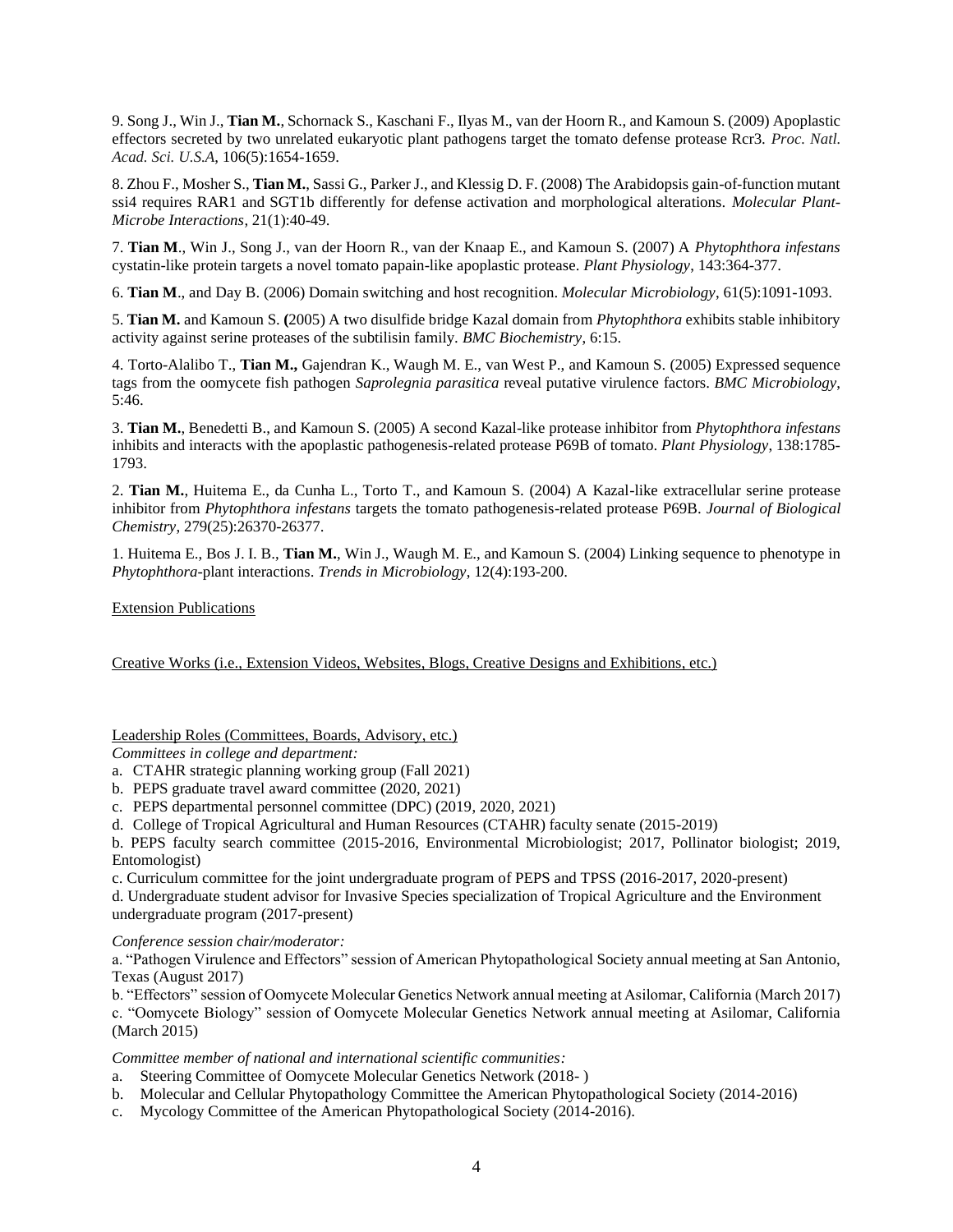## *Grant review panels*

*a.* USDA NIFA grant panel (Nov 12-13, 2020)

| <b>Graduate Students</b>       |                                   |                           |
|--------------------------------|-----------------------------------|---------------------------|
| Category                       | <b>Current Number of Students</b> | Number Graduated (Career) |
| Chair of Master's Committees   |                                   |                           |
| <i>Chair</i> of PhD Committees |                                   |                           |
| Member of Master's Committees  |                                   | $\Delta$                  |
| Member of PhD Committees       |                                   |                           |

## **Grant Support**

**Tian M.** and Christopher D. (08/01/2020-07/31/2022) Genome editing of papaya for functional analysis, metabolic engineering and crop improvement. USDA NIFA, \$299,895.

Manosalva, P., Kim H., Cano L., Schafer B., Crane J., Karen G., **Tian M.** et al. (09/01/2020-08/31/2024) Reducing avocado losses to major challenges by improving resistance selection and disease management using next generation technologies. USDA SCRI, \$4,401,036 (Portion to **Tian M.** and Wages S at UH: \$356,754).

**Tian M.** (07/01/2020-06/30/2021) Statewide survey for *Fusarium oxysporum* f. sp. *cubense* tropical race 4. USDA APHIS, \$42,385.

**Tian M.** 2019-2024, Pathogenicity mechanisms and control of economically important plant pathogenic oomycetes, NIFA HATCH project, project no HAW09049-H.

Sipes B., Wang K.H., **Tian M.,** Marahatta S. SEED IDEAS, University of Hawaii at Manoa, \$2000.

**Tian M.** 2019. Fulbright Outreach Lecturing Fund. \$2,600.

Wang K.H., **Tian M.**, Sugano J., Uyeda J. and Silva J. 2018-2021. Soil health friendly biofumigation using brown mustard and oil radish cover crops for soil-borne disease management. USDA NRCS PIA CIG, \$74,995.

**Tian M.** 2017-2019. Develop sweet basil varieties resistant to downy mildew via CRISPR/Cas9-mediated gene editing, subaward under USDA-ARS SPECIFIC COOPERATIVE AGREEMENT: Control of Pests and Diseases and Adding Value to Specialty Crops, \$80,000.

**Tian M.** 2015-2017. Identify the roles of putative effectors in pathogenicity of basil downy mildew pathogen *Peronospora belbahrii*, subaward under USDA-ARS SPECIFIC COOPERATIVE AGREEMENT: Control of Pests and Diseases and Adding Value to Specialty Crops, \$80,000.

**Tian M.** 2016-2017. Establish a transient gene silencing system to identify genes that play key roles in basil downy mildew disease development. Intrexon, \$104,138.

**Tian M.** 2014, 2018. Bench fee from The Royal Golden Jubilee Ph.D. Program and the Strategic Scholarships Fellowships Frontier Research Networks, Thailand, \$9,000.

**Tian M.** 2018. Fulbright Outreach Lecturing Fund. \$1,900.

**Tian M.**, Uchida J., Sugano J. and Uyeda J. 2014-2015. Developing short-term and long-term measures to manage basil downy mildew, CTAHR Internal Research grant, \$10,000.

**Tian M.** 2014-2019, Dissecting pathogenesis mechanisms and developing novel strategies to control basil downy mildew, NIFA Hatch project, project no HAW09028-H.

## **Presentations at Conferences (Since 2014)**

Note: Graduate students or researchers under my direct supervision are underlined.

Title: CRISPR/Cas9-mediated mutagenesis of multi-copy sweet basil candidate susceptibility gene *ObDMR6*  enhances downy mildew resistance

Authors (put an asterisk on the presenter): Hasley J. A. R.\*, **Tian M.**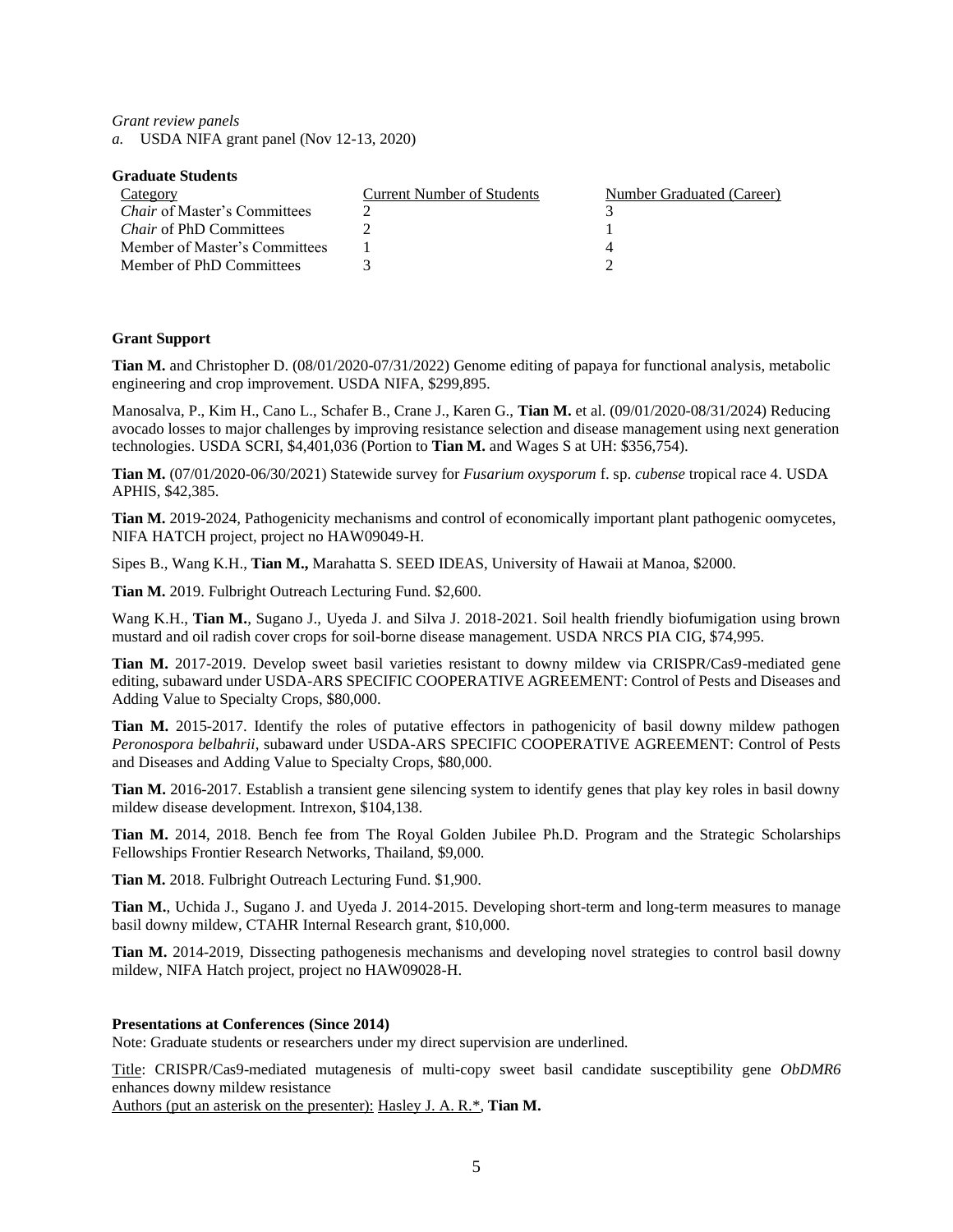Name of Conference: American Society of Plant Biologists Annual Meeting 2021 Location: on-line Date of Presentation: July 19-23, 2021

Title: Dual transcriptome analysis of the susceptible interaction between basil and *Peronospora belbahrii.* Authors (put an asterisk on the presenter): Johnson E. T.\*, Doehring M., Kim H. S., **Tian M.**, Gonda I., and Dudai N.

Name of Conference: American Phytopathological Society Annual Meeting 2021 Location: on-line Date of Presentation: Aug 2-6, 2021

Title: Development and validation of *Peronospora belbahrii*-specific diagnostic markers. Authors (put an asterisk on the presenter): Standish J. R.\*, Bowman M. J., Childs K. L., **Tian M.**, Quesada L. M. Name of Conference: American Phytopathological Society Southern Division Annual meeting 2021 Location: on-line Date of Presentation: Feb 15-19, 2021

Title: Developing a probe-based real-time quantitative PCR assay to detect *Peronospora belbahrii* using speciesspecific diagnostic markers.

Authors (put an asterisk on the presenter): Standish J. R.\*, Bowman M. J., Childs K. L., **Tian M.**, Quesada L. M. Name of Conference: American Phytopathological Society Annual Meeting 2021 Location: on-line Date of Presentation: Aug 2-6, 2021

Title: Differential expression of genes encoding sugar transporters in the basil pathogen *Peronospora belbahrii*. Authors (put an asterisk on the presenter): Johnson E. T.\*, Quesada-Ocampo L., Bowman M., Childs K., **Tian M.** Name of Conference: American Phytopathological Society Annual Meeting 2020 Location: on-line Date of Presentation: Aug 10-14, 2020

Title: Utilizing comparative genomics to develop species-specific diagnostic markers for basil downy mildew. Authors (put an asterisk on the presenter): Standish J. R.\*, Bowman M. J., Childs K. L., **Tian M.**, Quesada-Ocampo L. M.

Name of Conference: American Phytopathological Society Annual Meeting 2020 Location: on-line Date of Presentation: Aug 10-14, 2020

Title: Predicting the *Peronospora belbahrii* secretome for *in silico* identification of effector proteins. Authors (put an asterisk on the presenter): Standish J. R.\*, Purayannur S., Bowman M., Childs K., **Tian M**., and Quesada-Ocampo L. M. Name of Conference: 97<sup>th</sup> Annual meeting of American Phytopathological Society Southern Division Location: Charleston, South Carolina Date of Presentation: Feb 9-12, 2020

Title: Targeted mutagenesis of basil candidate susceptibility gene DMR1 using CRISPR/Cas9**.** Authors (put an asterisk on the presenter): Navet N.\*, **Tian M.** Name of Conference: American Phytopathological Society annual meeting Location: Cleveland, Ohio Date of Presentation: 08/06/2019

Title: Dissection of the pathogenicity mechanisms of *Phytophthora palmivora* using CRISPR/Cas9 gene editing Authors (put an asterisk on the presenter): **Tian M.\*** Name of Conference: The Third HOKU (Honolulu Office of Kobe University) Symposium Location: Honolulu, Hawaii Date of Presentation: 11/16/2018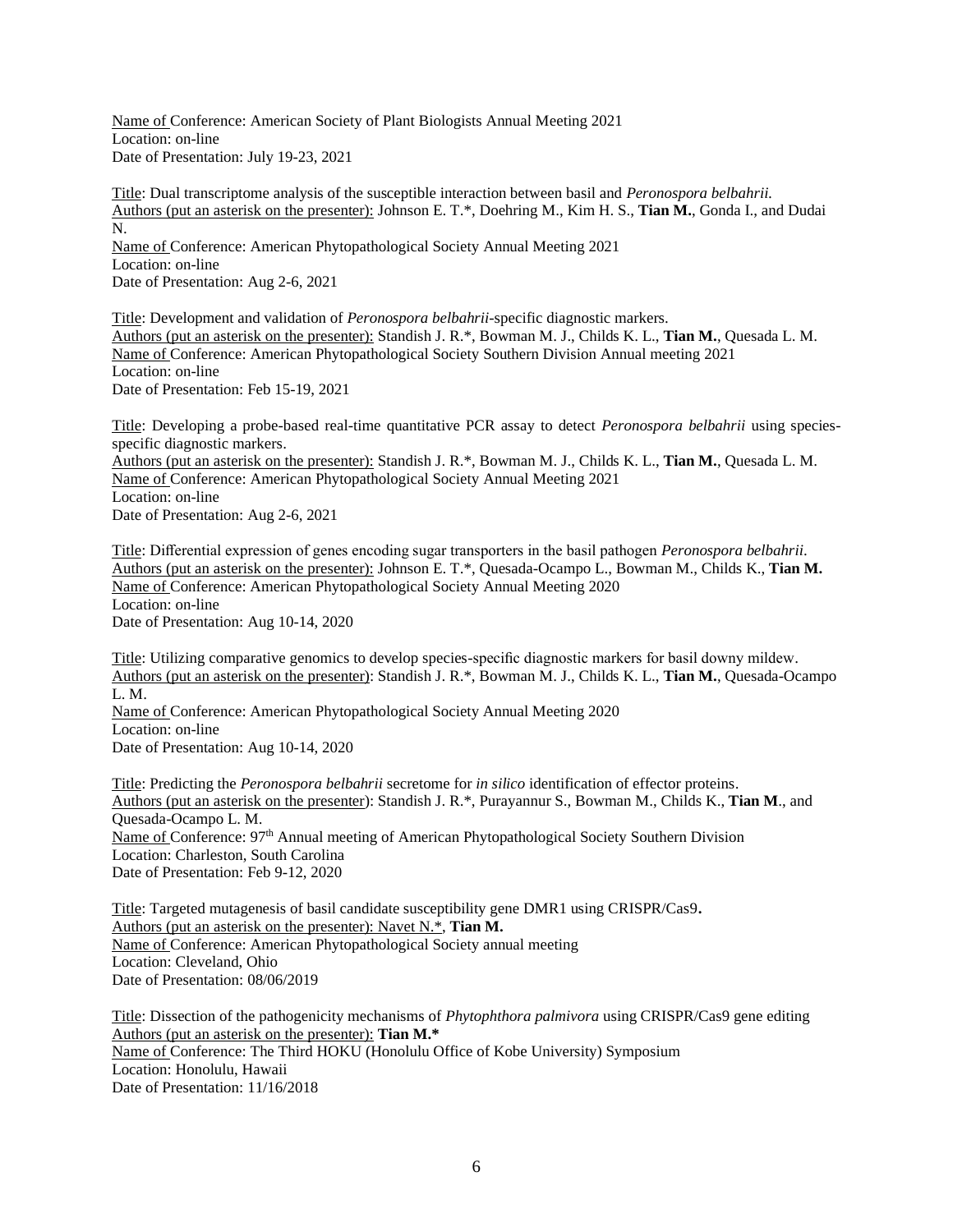Title: A host-specific RxLR effector of *Phytophthora palmivora* contributes to virulence on cacao Authors (put an asterisk on the presenter): Cai Z., Navet N., Uchida J., and **Tian M.\*** Name of Conference: Joint Meeting of the American Phytopathological Society Pacific Division and Conference on Soil-borne Plant Pathogens Location: Portland, Oregon Date of Presentation: 06/27/2018

Title: Dissecting the pathogenicity mechanisms of *Phytophthora palmivora*. Authors (put an asterisk on the presenter): **Tian M.\***, Gumtow R., Navet N., Wu D., Schornack S. and Uchida J. Name of Conference: American Phytopathological Society annual meeting Location: San Antonio, Texas Date of Presentation: 08/08/2017

Title: A *Phytophthora palmivora* cystatin-like protease inhibitor targets papain to contribute to virulence on papaya. Authors (put an asterisk on the presenter): Gumtow R., Wu D., Schornack S., Uchida J., and **Tian M.\*** Name of Conference: Oomycete Molecular Genetics Network annual meeting Location: Asilomar, California Date of Presentation: 03/12/2017

Title: Functional characterization of a cytoplasmic effector gene highly conserved in plant pathogenic oomycetes. Authors (put an asterisk on the presenter): Navet N\*., Wu D., Shao D. and **Tian M.** Name of Conference: Oomycete Molecular Genetics Network annual meeting Location: Asilomar, California Date of Presentation: 03/12/2017

Title: Vermicompost tea mediated host plant resistance against root-knot nematodes, *Meloidogyne spp*. Authors (put an asterisk on the presenter): Mishra S.\*, Sipes B. S., **Tian M.** and Wang K. H. Name of Conference: Society of Namatologists / The Organization of Nematologists of Tropical America annual meeting Location: Montreal, Canada Date of Presentation: 2016

Title: Functional characterization of putative effector genes of basil downy mildew pathogen *Peronospora belbahrii* Authors (put an asterisk on the presenter): Shao D.\* and **Tian M.** Name of Conference: International Society for Molecular Plant-Microbe Interactions XVII Congress Location: Portland, Oregon Date of Presentation: 07/20/2016

Title: Establishment of a simple and efficient Agrobacterium-mediated transformation system for *Phytophthora palmivora* Authors (put an asterisk on the presenter): Wu D., Navet N. and **Tian M.\*** Name of Conference: International Society for Molecular Plant-Microbe Interactions XVII Congress Location: Portland, Oregon Date of Presentation: 07/20/2016

Title: *De novo* assembly and analysis of transcriptome of *Peronospora belbahrii* Authors (put an asterisk on the presenter): **Tian M.\***, Wu D., and Shao D. Name of Conference: Oomycete Molecular Genetics Network annual meeting Location: Asilomar, California. Date of Presentation: 03/16/2015

Title: Functional characterization of putative extracellular cystatins in *Phytophthora palmivora* pathogenicity on papaya.

Authors (put an asterisk on the presenter): Gumtow R.\*, Dragich M., Uchida J., Schornack S., **Tian M.** Name of Conference: Oomycete Molecular Genetics Network annual meeting Location: Asilomar, California